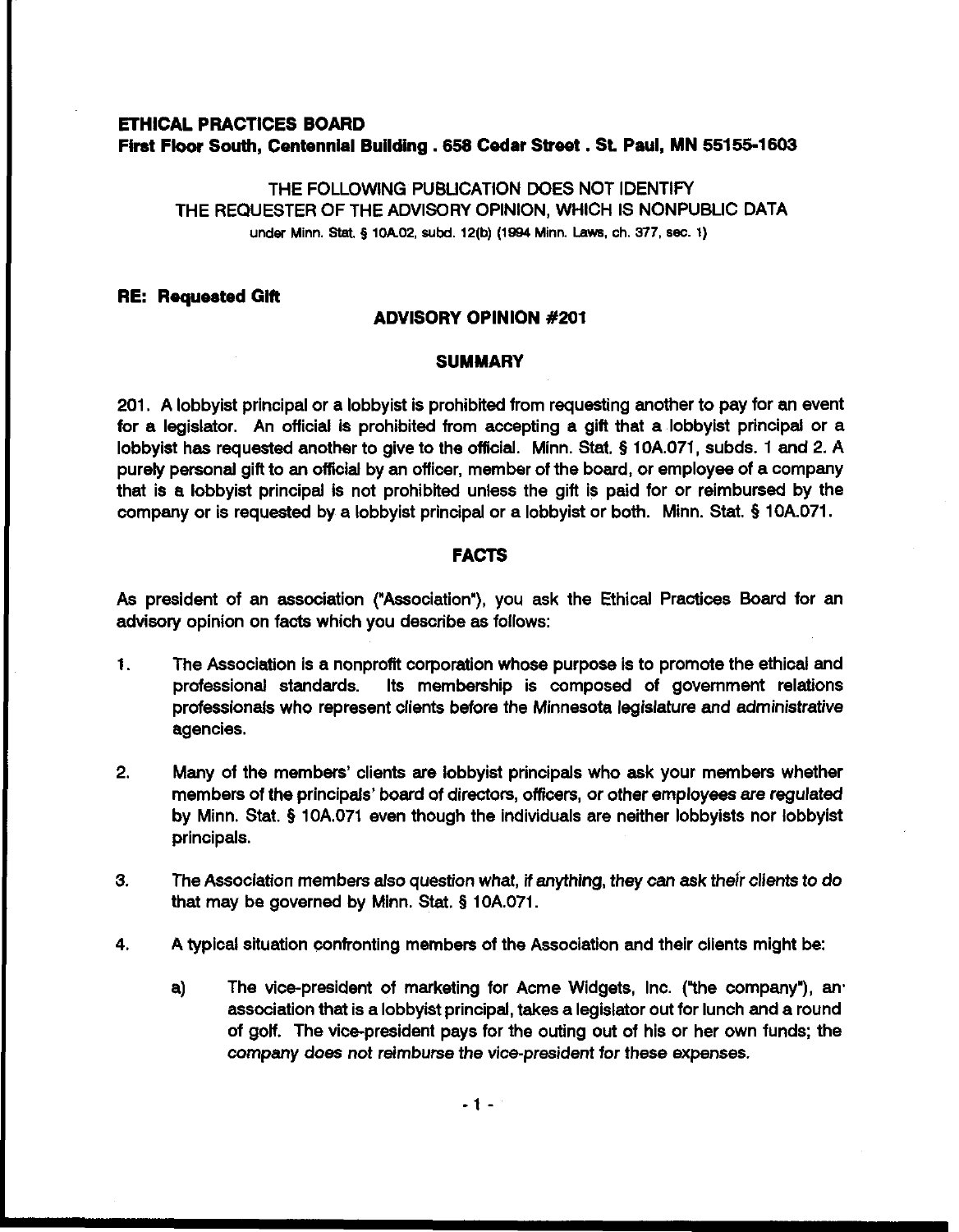b) The vice-president and the legislator may or may not have a prior professional or personal relationship; the vice-president may or may not be the legislator's constituent; the vice-president and the legislator may or may not talk business, the company's business or public business, during the outing; the company may or may not have any issue currently before the legislature or the individual legislator; the two individuals may or may not discuss the current issue; the company's issue may or may not be within the responsibility of the vice-president; the vice-president may or may not supervise the company's government relations activity.

### **QUESTION ONE**

Is the vicepresident violating Minn. Stat. Ch. **IOA?** 

## **OPINION**

The vice-president may not be violating Minn. Stat. Ch. **10A;** however, if a lobbyist principal or a lobbyist requested the vice-president to pay for an official's golf outing, the law prohibits a lobbyist principal or a lobbyist from requesting another to give a gift to an official. An official is prohibited from accepting a gift that a lobbyist principal or a lobbyist has requested another to give to the official. Minn. Stat. § **10A.071,** subds. **1** and 2.

## **QUESTION TWO**

Is the legislator violating Minn. Stat. Ch. **IOA?** 

### **OPINION**

The legislator may not be violating Minn. Stat. Ch. **10A;** however, if a lobbyist principal or a lobbyist asked the vice-president to pay for the legislator's golf outing, the legislator is prohibited from accepting the gift. See response to Question Two, above.

**issued:**  $2 - (3 - 9)$ 

~obn L.Hotahan, **jr.,** Chair Ethical Practices Board

 $-2-$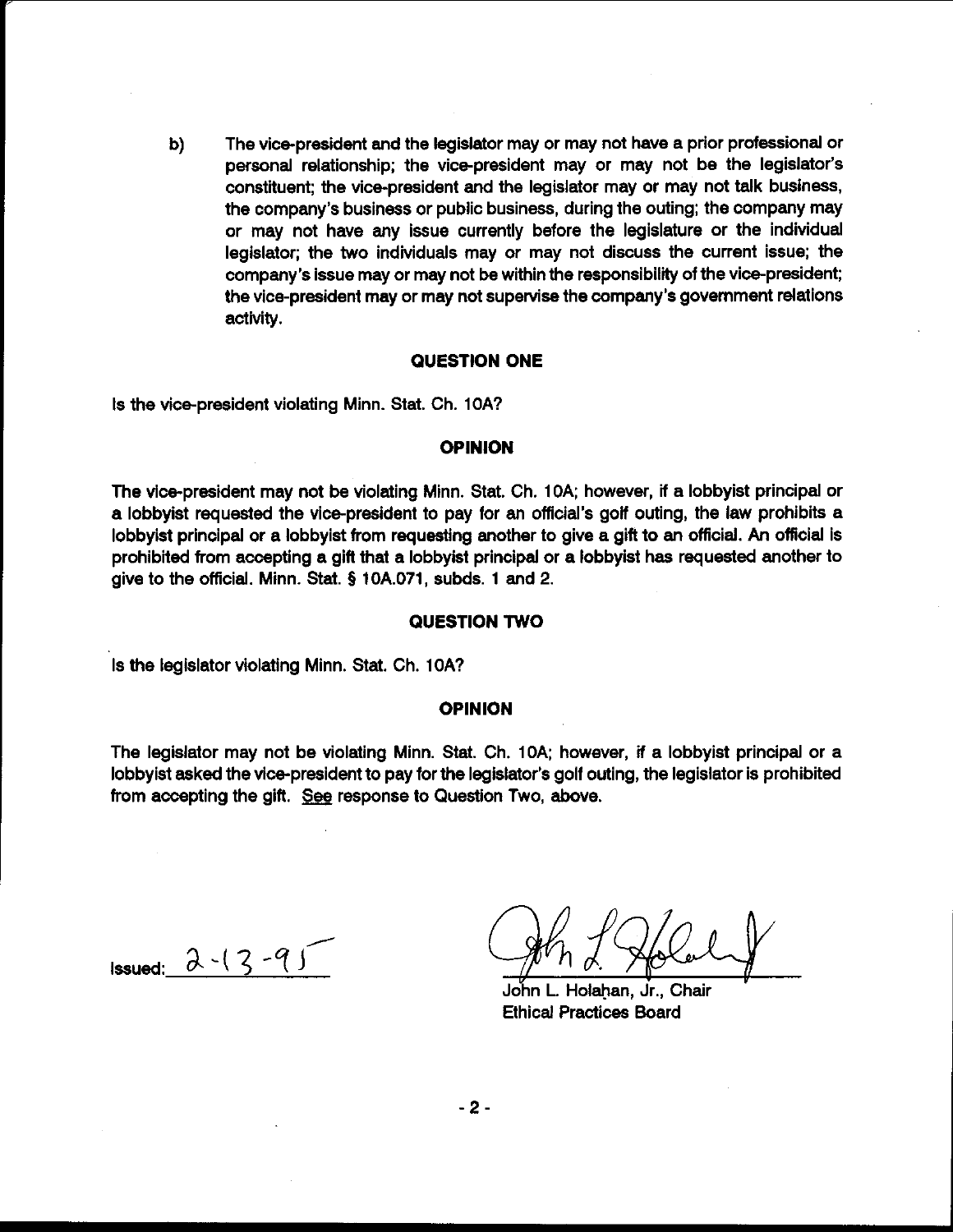## **PERTINENT STATUTES**

Minn. Stat. **5** 10A.O1 DEFINITIONS provides:

... Subd. 11. (a) "Lobbyist" means an individual:

(1) engaged for pay or other consideration, or authorized to spend money by another individual, association, political subdivision, or public higher education system, who spends more than five hours in any month or more than **\$250,** not including the individual's own travel expenses and membership dues, in any year, for the purpose of attempting to influence legislative action or administrative action, or the official action of a metropolitan governmental unit, by communicating or urging others to communicate with public or local officials.

...

Subd. 18. 'Public official" means any:

(a) member of the legislature;

(b) contiional officer in the executive branch and the officer's chief administrative deputy;

(c) member, chief administrative officer or deputy chief administrative officer of a state board or commission which has at least one of the following powers: (i) the power to adopt, amend or repeal rules, or (ii) the power to adjudicate contested cases or appeals;

**(d)** commissioner, deputy commissioner, or assistant commissioner of any state department as designated pursuant to section 15.01;

(e) individual employed in the executive branch who is authorized to adopt, amend or repeal rules or adjudicate contested cases;

(f) executive director of the state board of investment;

(g) executive director of the Indian affairs intertribal board;

(h) commissioner of the iron range resources and rehabilitation board;

(i) commissioner of mediation services;

**(j)** deputy of any official listed in clauses (e) to (i);

(k) judge of the workers' compensation court of appeals;

(I) administrative law judge or compensation judge in the state office of administrative hearings or referee in the depattment of jobs and training;

(m) solicitor general or deputy, assistant or special assistant attorney general;

(n) individual employed by the legislature as secretaty of the senate, chief clerk of the house, revisor of statutes, or researcher, legislative analyst, or attorney in the office of senate counsel and research or house research;

(0) member or chief administratiie officer of the metropolitan council, regional transit board, metropolitan transit commission, metropditan waste control commission, metropolitan parks and open spaces commission, metropolitan airports commission or metropditan sports facilities commission;

**(p)** the director of the racing commission, the director of the gambling control board, the director of the state lottery, and the deputy director of the state lottery;

(q) director or the division of gambling enforcement in the department of public safety;

(r) member or executive director of the higher education faciliies authority; or

(s) member of the board of directors or president of the Minnesota world trade center